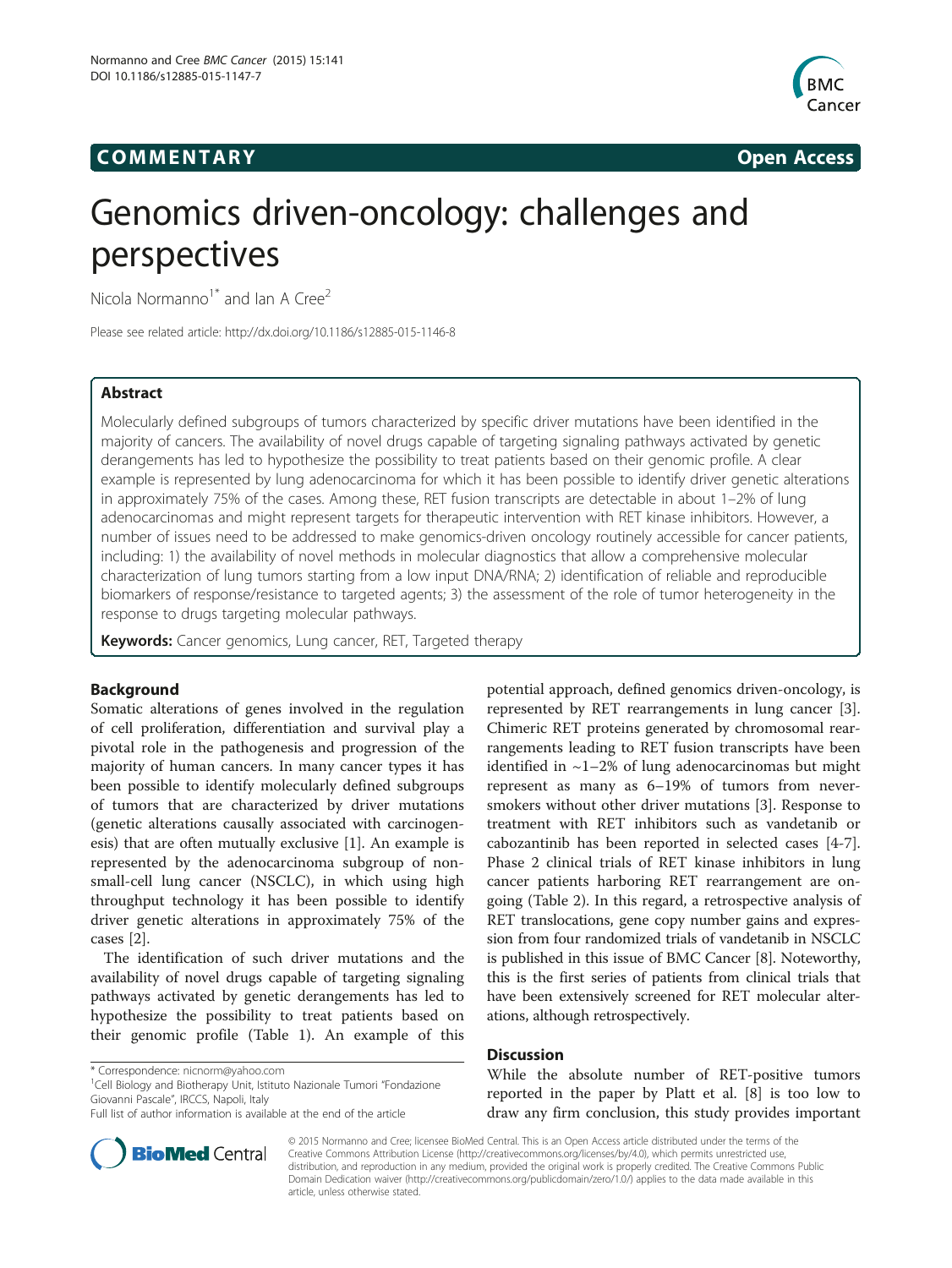<span id="page-1-0"></span>Table 1 Selected genetic alterations representing potential biomarkers in lung adenocarcinoma and related drugs in clinical development

| <b>Biomarker</b>               | Drug                              |  |
|--------------------------------|-----------------------------------|--|
| FGFR mutations*                | Gefitinib/Erlotinib/Afatinib      |  |
| ALK rearrangements*            | Crizotinib                        |  |
| ROS-1 rearrangements           | Crizotinib                        |  |
| RET rearrangements             | Cabozantinib/Vandetanib/Ponatinib |  |
| NTRK1 rearrangements           | Cabozantinib                      |  |
| MET amplification              | Crizotinib/Cabozantinib           |  |
| NRAS mutations                 | Selumetinib/Trametinib            |  |
| ErbB-2 mutations/amplification | Lapatinib/Trastuzuma/Afatinib     |  |
| <b>KRAS</b> mutations          | Selumetinib/Trametinib            |  |
| BRAF V600E                     | Vemurafenib/Dabrafenib            |  |
| BRAF Y472C                     | Dasatinib                         |  |
| *approved.                     |                                   |  |

insights of critical discussion that can be generalized to the entire field of genomics-driven oncology:

1. The rate of RET rearrangement in NSCLC was as low as 0.7%, while previous studies have reported frequencies up to 6%. RET rearrangements have been suggested to be more frequent in Asian patients, in non-smoker and in the adenocarcinoma subgroup. Therefore, the selection of the study population might significantly affect the frequency at which RET rearrangements are detected. In addition, RET rearrangement is usually mutually exclusive to other driver mutations, and its frequency results higher in patients that do not harbor the more frequent KRAS and EGFR mutations [\[3](#page-2-0)]. Nevertheless, this observation poses a major problem for molecular diagnostics that is common to many cancer types. In fact, the number of potential predictive biomarkers that might offer possibility of therapeutic intervention in lung cancer as well as in other tumor types is increasing exponentially (Table 1). Identification of driver mutations might result in a survival advantage for cancer patients that have access to novel drugs through clinical trials or, in selected cases, to receive an off-label treatment with agents approved for other indications [\[9\]](#page-2-0). However, the time, the cost, and the amount of

tissue needed for a wide molecular profiling using routine diagnostic methods are not compatible with the standard clinical workup, in particular in lung cancer. In many European countries diagnosis of lung cancer is based in over 50% of the cases on cytology samples or small biopsies that might not be sufficient for analysis of somatic mutations and gene rearrangements in several different genes using sequencing, Real Time PCR and/or FISH. Indeed, a 26.9% failure rate in FISH analysis due to an inadequate number of tumor cells or sample quality was reported by Platt and colleagues [[8\]](#page-2-0). This observation underlines the need for novel methods in molecular diagnostics that allow a comprehensive molecular characterization of lung tumors in the routine clinical workout [\[10](#page-2-0)]. In this respect, different methods to detect mutations and fusions using genotyping or targeted next generation sequencing are being explored, and might be ready in a short timeframe for clinical implementation [[11-14\]](#page-2-0).

2. Oncogenic pathways can be activated by different molecular mechanisms. Indeed, Platt and colleagues found RET amplification in 2.8% of the cases, low RET gene copy number gain in 8.1%, and RET protein expression in 8.3% [[8\]](#page-2-0). Although the relative low number of positive cases prevents any firm conclusion, the finding that the response rate to vandetanib did not correlate with any of these markers does suggest that they have little predictive utility to identify those patients who will benefit from vandetanib therapy. This observation has two important implications. First, activation of RET through amplification or low copy number gain might not represent a driver molecular alteration in lung cancer. In addition, based on the data presented in this issue of BMC Cancer by Platt et al. [[8](#page-2-0)], immunohistochemical detection of RET protein is not a surrogate of RET rearrangement. In fact, RET protein expression was found in cases that did not harbor RET rearrangement. Surprisingly, no RET protein expression was found in some cases with RET rearrangement. This might be due to technical limitations of the immunohistochemistry protocol. Nevertheless, it might be worth to explore whether protein expression levels might affect

| Table 2 Phase II clinical trials of RET tyrosine kinase inhibitors in RET-rearranged lung carcinoma |  |  |  |
|-----------------------------------------------------------------------------------------------------|--|--|--|
|-----------------------------------------------------------------------------------------------------|--|--|--|

| Study identifier | Drug (dose)              | <b>Molecular targets</b>                    | Primary outcome measure |
|------------------|--------------------------|---------------------------------------------|-------------------------|
| NCT01639508      | cabozantinib (60 mg/day) | MET, VEGFR2, FLT3, c-KIT, AXL and RET       | ORR*                    |
| NCT01823068      | vandetanib (300 mg/day)  | VEGFR2, EGFR, RET and FGFR-1                | ORR                     |
| NCT01813734      | ponatinib (45 mg/day)    | ABL, FLT3, KIT, FGFR, PDGFR, VEGFR2 and RET | ORR                     |

\*objective response rate.